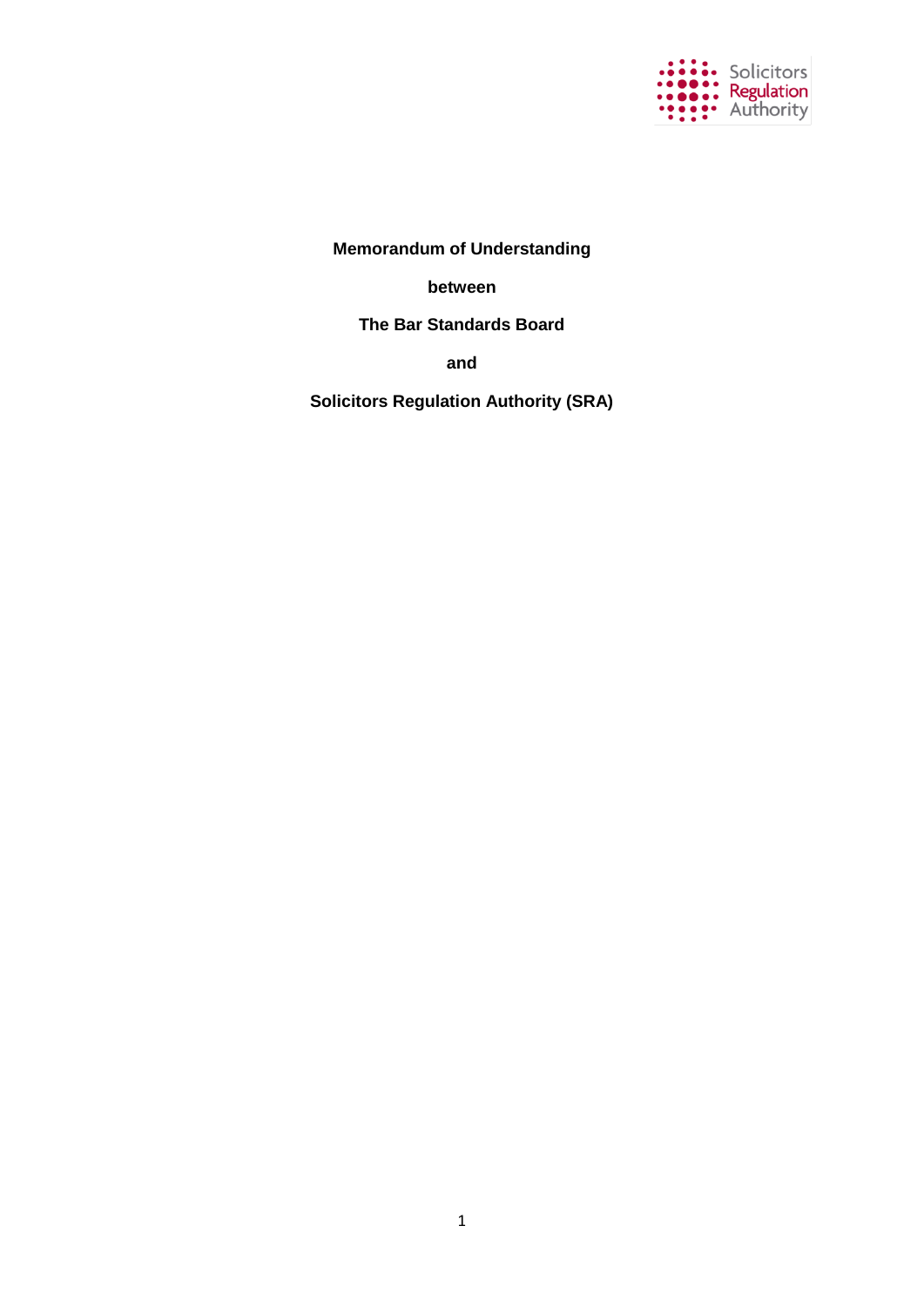

# **PURPOSE**

- 1. The purpose of this Memorandum of Understanding ("MoU") is to provide a framework for co-operation, co-ordination and the sharing of information between the Bar Standards Board ("BSB") and the Solicitors Regulation Authority ("SRA").
- 2. Neither the BSB nor the SRA will incur any legal liability arising solely from noncompliance with this MoU and nothing in this MoU shall be construed as requiring the BSB or the SRA to take any action which would otherwise be prohibited by law. The MOU does not create any legal right or obligation by any third party against either party and nor does it fetter the discretion of either party in its exercise of its work. Nevertheless, both the SRA and the BSB are genuinely committed to pursuing the aims and purposes of this MoU in good faith and intend to act in accordance with its terms.

# **ROLES AND RESPONSIBILITIES**

- 3. The SRA is the independent regulatory body established by the Law Society for the regulation of legal services by law firms and solicitors in England & Wales. The SRA's powers arise from various statutes and regulations including the Solicitors Act 1974, the Administration of Justice Act 1985, the Courts and Legal Services Act 1990, the Legal Services Act 2007 and the SRA's Handbook: http;//www.sra.org.uk/solicitors/handbook/welcome.page
- 4. The SRA has statutory and rule-based powers to require the production of documents or information, such as section 44B of the Solicitors Act 1974 and section 93 of the Legal Services Act 2007.
- 5. The SRA may inspect material that is subject to a law firm's client's legal professional privilege (LPP) or confidentiality by may only use such material for its regulatory purposes. The SRA also protects the LPP and confidentiality of clients. LPP material will not be disclosed by the SRA to any other person other than where necessary for its regulatory purposes. Material that is not subject to LPP may be disclosable in the public interest, in the absolute discretion of the SRA, including material comprising communications in furtherance of crime or fraud.
- 6. As the independent regulatory arm of the Bar Council, the BSB regulates barristers called to the Bar in England and Wales in the public interest. The BSB must discharge its regulatory functions subject to the requirements of the Legal Services Act 2007 and its constitution.
- 7. The primary role of the BSB is to regulate the Bar so as to promote high standards of practice and safeguard clients and the public interest. This is achieved by setting standards of entry to the profession and by ensuring that professional practice puts consumers first as far as is consistent with barristers' and authorised bodies' obligations under the BSB Handbook and their duty to the court.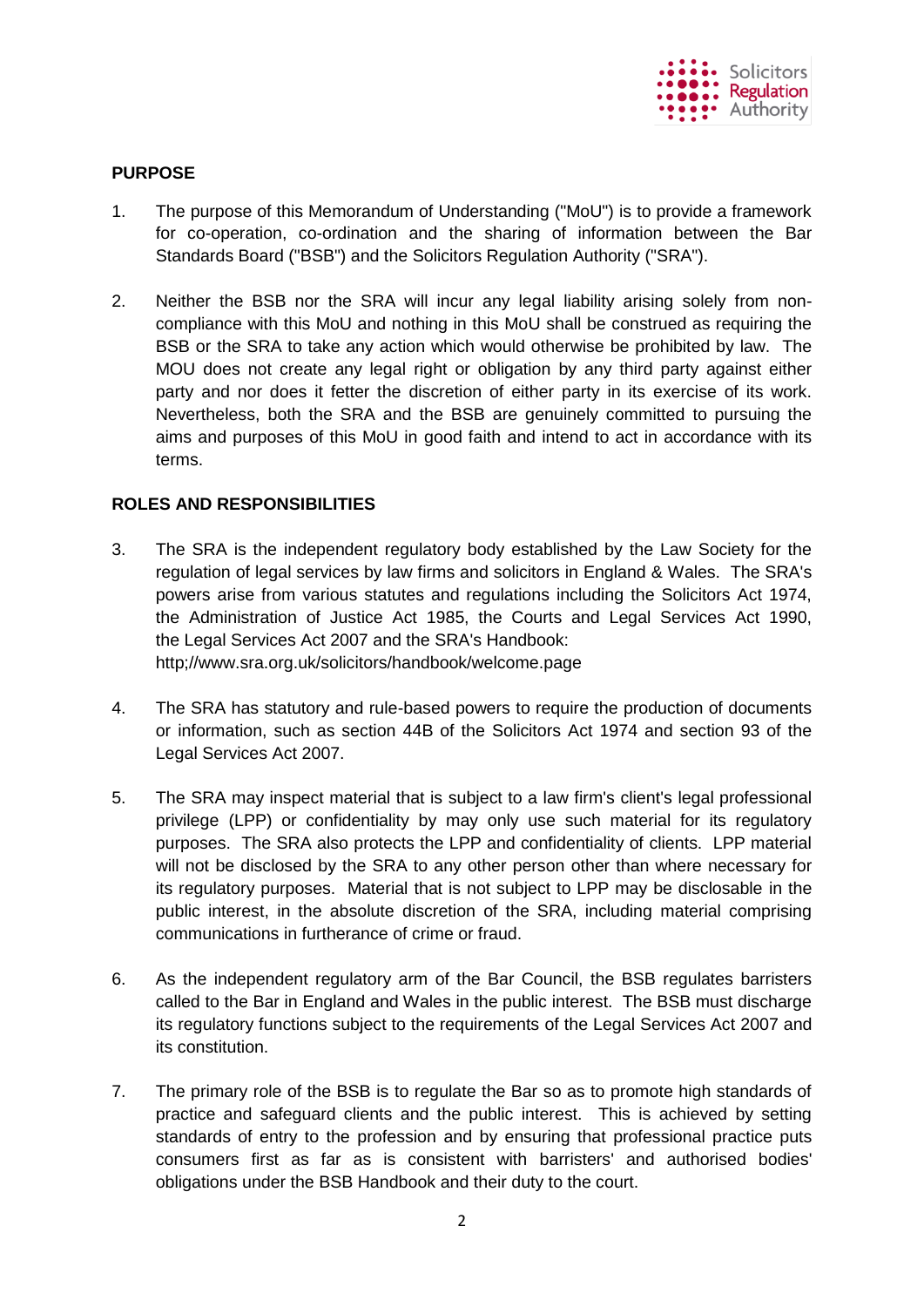## **DEFINITIONS**

*"Bar Standards Board (BSB)"* means the independent regulatory body of the Bar Council of England and Wales.

*"Information sharing"* means the transfer of information from one party to the other via electronic means, in paper records, or verbally and can include the sharing of both personalised and depersonalised information as well as non-personal information;

*"Member"* means a person who is entitled and qualified to carry on the practice of that profession and, in practising it, is subject to rules of the SRA or the BSB. The term includes those who are qualified to practise but do not hold current practising certificates.

*"Parties"* means the SRA and the BSB.

*"Regulated bodies"* means chambers, authorised bodies, including alternative business structures, applicant entities and licensable bodies.

*"Regulated persons"* means a barrister, solicitor, Registered European Lawyer, Registered Foreign Lawyer, a manager, role holder, owner, interest holder or employee of an authorised body (including a former manager or employee).

*"Applicant"* means a person in the course of an application to be a member, trainee, solicitor, Registered European Lawyer, Registered Foreign Lawyer, interest holder, owner, role holder.

*"Solicitors Regulation Authority (SRA)"* means the independent regulatory body of the Law Society of England and Wales;

### **AIMS**

- 8. Taking account of the regulatory objectives set out in the Legal Services Act 2007, the aims of this MoU include to:
	- a. provide a framework for lawful information sharing about members, regulated bodies and persons or bodies applying to either party for authorisation to be a regulated body or member;
	- b. increase consumer protection and redress through increased collaboration and coordination between the parties; and
	- c. agree a co-ordinated approach to oversight which aims to reduce regulatory cost through the minimisation of duplication of effort

#### **PRINCIPLES**

9. The regulatory objectives in the Legal Services Act 2007 establish the key guiding principles of this MoU. Further principles are set out below to assist in a fuller understanding of how the parties will co-operate and collaborate.

#### 10. **Sharing of information**

This MoU is guided by statutory, regulatory, common law and other considerations, duties, obligations and constraints as they apply to the sharing and disclosure of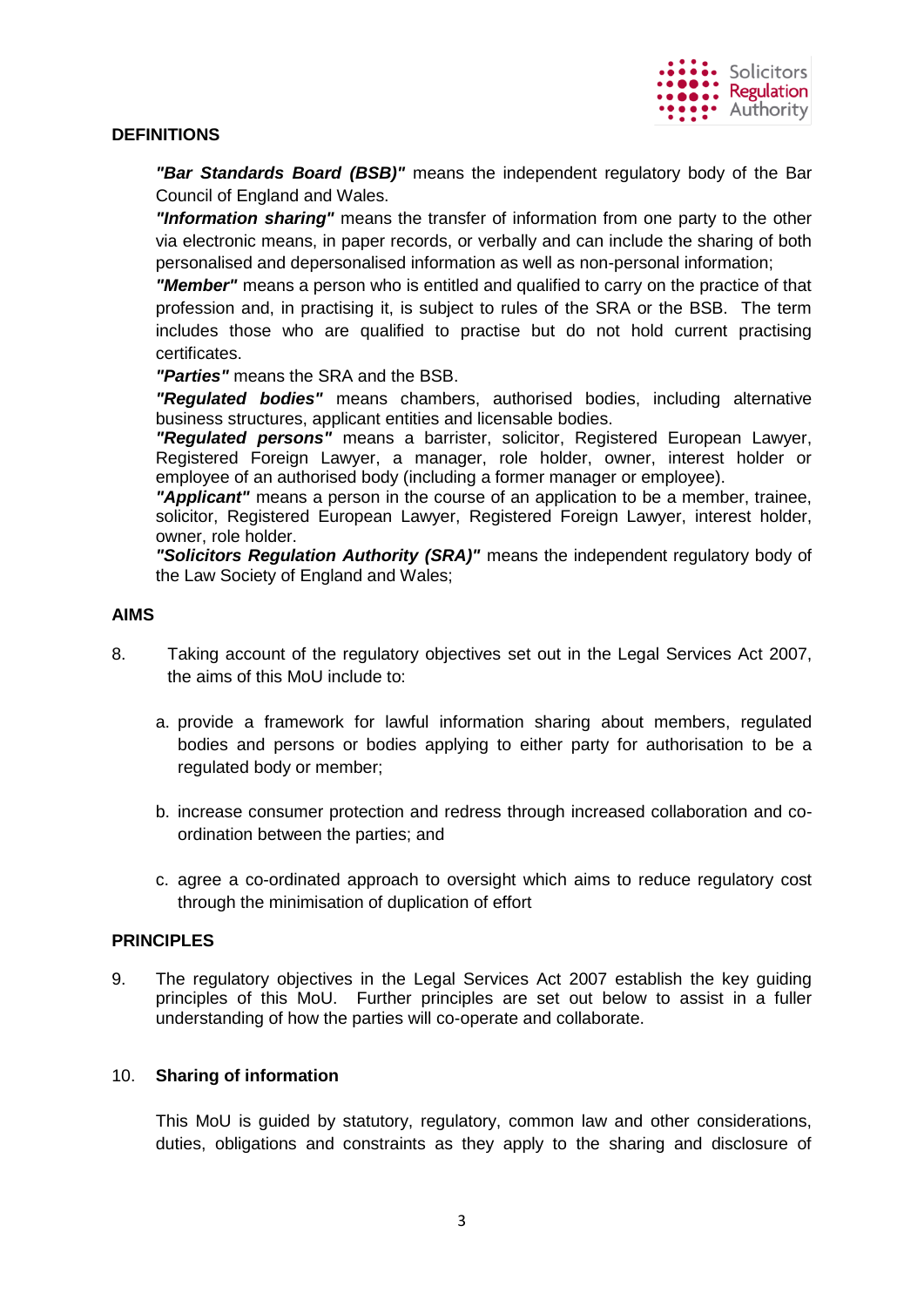

information in the operation of this MoU including the Data Protection Act 1998, the Human Rights Act 1998 and common law duties, including confidentiality and privacy.

- 11. The appropriateness and lawfulness of sharing the information will be determined by the disclosing party on a case by case basis and is subject to the condition that the recipient is reasonably considered able to take regulatory or other proper action upon that information.
- 12. The parties agree to use the information shared only for proper purposes, such as regulatory, disciplinary, contractual or other legal, enforcement or regulatory investigations or proceedings. The disclosing party will notify the recipient of any restrictions on the use to which the information can be put and any restrictions which apply to the onward disclosure of the information.
- 13. The SRA may seek information from the BSB pursuant to section 44BB of the Solicitors Act 1974 or any analogous or replacement power.
- 14. In this context, the parties agree to disclose information to each other to:
	- a. enable the risk to the public posed by a regulated body, member, including an applicant or a body applying for authorisation to be assessed;
	- b. ensure that alleged criminality, misconduct or other failures can be properly investigated and decided upon by the most appropriate party; and
	- c. ensure that the interests (financial and otherwise) of consumers are protected.
- 15. Co-ordinated Oversight and Minimisation of Duplication of Effort

The parties will co-operate where appropriate in co-ordinating oversight and investigation.

- 16. Where one of the parties identifies that the other may have a proper interest in issues or persons subject to an investigation within its regulatory remit, it will discuss the proposed investigation with the other party and determine whether further exchange of information is appropriate.
- 17. Where both parties have a proper interest in issues, regulated bodies or members, the parties will agree the most appropriate steps to deal with the matter, including but not limited to identifying the lead party or working in parallel.
- 18. Each party will notify the other of proceedings or findings against each other's regulated bodies or members.
- 19. Transparency

The parties will work together to ensure common and consistent standards to ensure that consumers understand about the different roles of each organisation.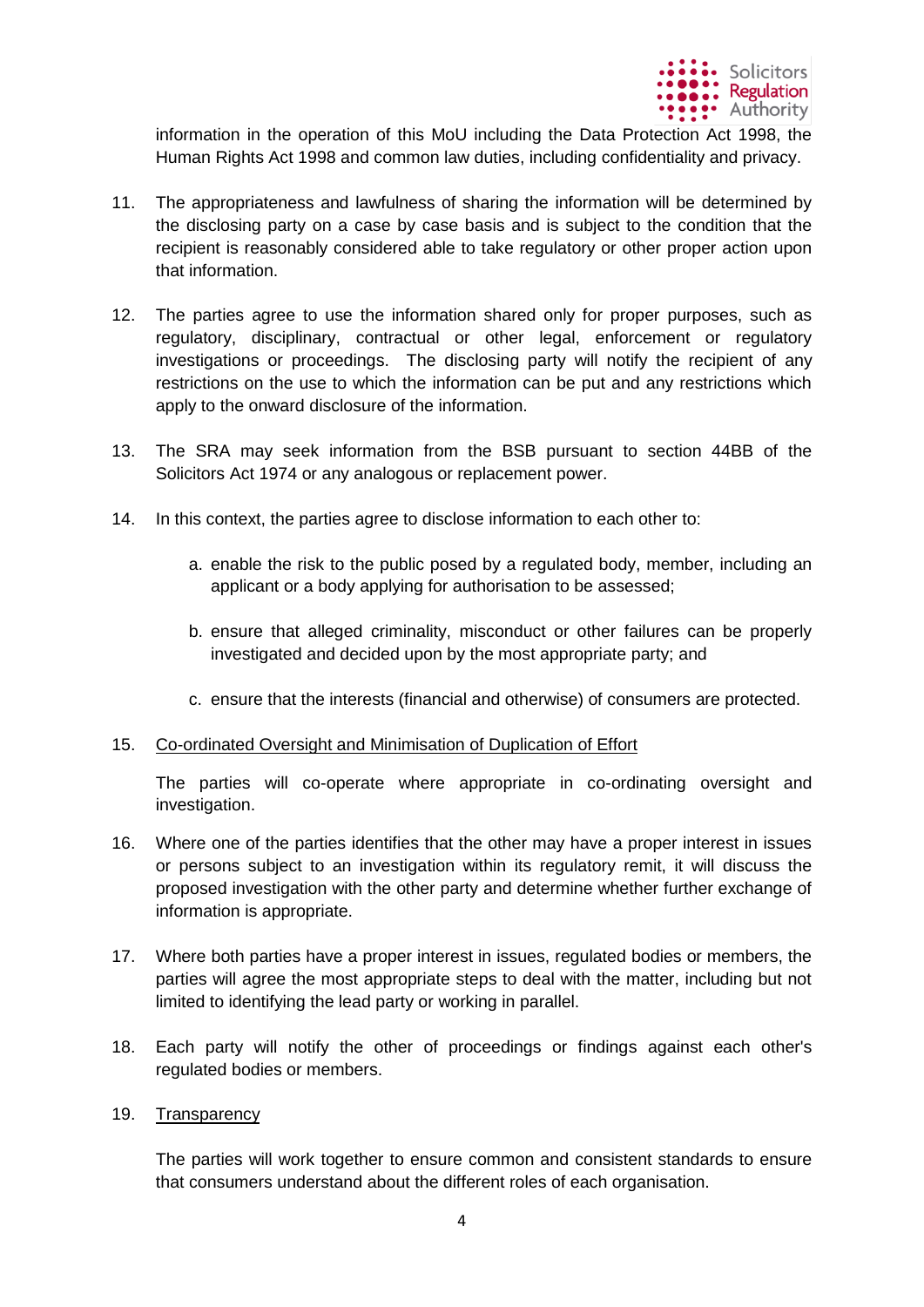

### **INFORMATION GOVERNANCE AND SECURITY**

- 20. This MoU will be complemented and supported by written operational procedures which will include detailed provisions for information governance and security, including the practical exchange of information.
- 21. Given the confidential and sensitive nature of the information likely to be shared by the parties, at a minimum these procedures will cover:
	- a. the nature and content of the information that may be shared, including how the accuracy of that information will be ensured;
	- b. common rules for the retention and deletion of the shared information and procedures for resolving any differences between the parties;
	- c. common technical and security arrangements and policies, including the transmission of and access to the shared information; and
	- d. data security policies and staff training

#### **REVIEW AND REPORTING**

- 22. This MoU will remain in force until terminated by either of the parties.
- 23. The parties will use their best endeavours to review its operation every two years and consult each other with a view to improving its effectiveness and to resolve any difficulties.
- 24. Any changes to this MoU may be agreed in writing by the parties.

# **COMMENCEMENT DATE**

25. This MoU will come into effect when signed by both of the parties.

#### **PUBLICATION**

26. This MoU is a public document and the parties may publish it as they see fit.